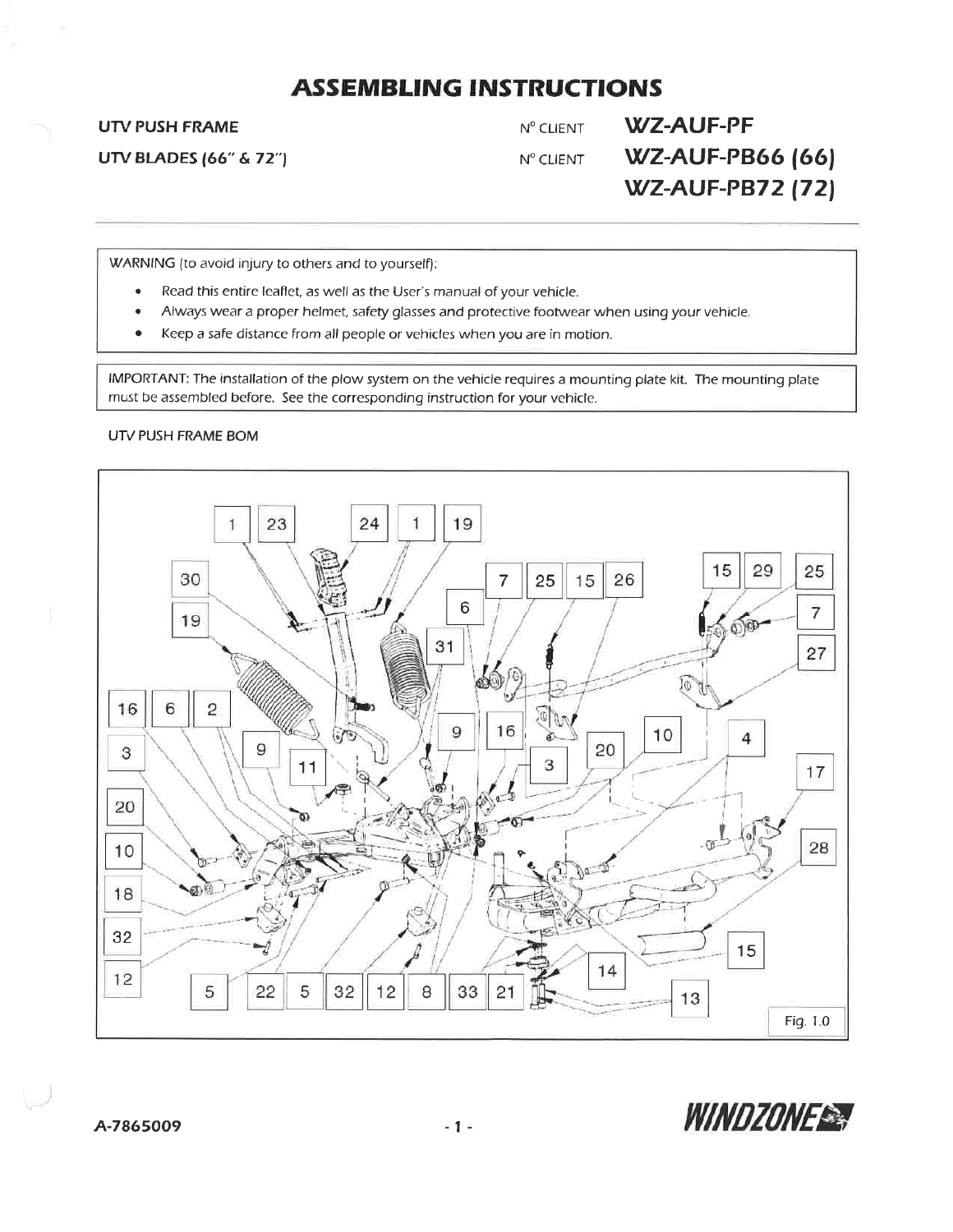UTV PUSH FRAME NO CLIENT NO CLIENT WZ-AUF-PF UTV BLADES (66" & 72")  $N^{\circ}$  CLIENT **WZ-AUF-PB66 (66) WZ-AUF-PB72 (72)** 

| REF.           | <b>DESCRIPTION</b>                         | <b>QTY</b>     | SERVICE KIT        |
|----------------|--------------------------------------------|----------------|--------------------|
| $\overline{1}$ | Rivet dia. 3.2mm                           | $\overline{4}$ | WZ-AUF-PFAH        |
| $\overline{z}$ | Cotter pin dia 1.5 X 15mm                  | $\overline{z}$ | WZ-AUF-PFHK        |
| 3              | Hexagonal bolt M10-1.5 X 35                | $\overline{2}$ | WZ-AUF-PFHK        |
| $\overline{4}$ | Hexagonal bolt M12-1.75 X 45               | $\overline{2}$ | WZ-AUF-PFHR        |
| 5              | Hexagonal bolt M12-1.75 X 60               | $\overline{2}$ | WZ-AUF-PFHK        |
| 6              | Hexagonal nylon nut M6-1                   | $\overline{2}$ | WZ-AUF-PFBS        |
| $\overline{7}$ | Hexagonal nylon nut M12-1.75               | $\overline{2}$ | WZ-AUF-PFHR        |
| 8              | Hexagonal nylon nut M8-1.25                | $\overline{2}$ | WZ-ACF-PFEB        |
| 9              | Hexagonal nylon nut M10-1.5                | $\overline{2}$ | WZ-AUF-PFHK        |
| 10             | Hexagonal nylon nut M12-1.75               | $\overline{2}$ | WZ-AUF-PFHK        |
| 11             | Thin hexagonal nylon nut M20-2.5           | 1              | WZ-AUF-PFHK        |
| 12             | Allen cylindrical hollow bolt M6-1 X 25    | $\overline{z}$ | WZ-AUF-PFBS        |
| 13             | Allen cylindrical hollow bolt M10-1.5 X 40 | $\overline{2}$ | WZ-AUF-PFHK        |
| 14             | Spring washer M10                          | $\overline{z}$ | WZ-AUF-PFHK        |
| 15             | Spring dia. 13mm                           | $\overline{3}$ | WZ-AUF-PFHR        |
| 16             | Adjustment bloc (4 positions)              | $\overline{z}$ | WZ-AUF-PFHK        |
| 17             | Push frame                                 | I              | N/A                |
| 18             | Push frame pivot                           | 1              | N/A                |
| 19             | Spring dia. 80mm                           | $\overline{2}$ | <b>WZ-ACF-PFSS</b> |
| 20             | Pivot sleeve                               | $\overline{2}$ | WZ-AUF-PFHK        |
| 21             | Sliding guide                              | 1              | WZ-AUF-PFHK        |
| 22             | Angulation handle pivot                    | $\mathbf{I}$   | WZ-AUF-PFHK        |
| 23             | Angulation handle (Lock)                   | 1              | WZ-AUF-PFAH        |
| 24             | Plastic handle                             | $\mathbf{I}$   | WZ-AUF-PFAH        |
| 25             | Sleeve hook                                | $\overline{2}$ | WZ-AUF-PFHR        |
| 26             | Left hook                                  | L              | WZ-AUF-PFHR        |
| 27             | Right hook                                 | $\mathbf{I}$   | WZ-AUF-PFHR        |
| 28             | Decal                                      | Ĩ              | N/A                |
| 29             | Lock handle                                | 1              | WZ-AUF-PFHR        |
| 30             | Spring dia. 15mm                           | $\mathbf{1}$   | WZ-AUF-PFAH        |
| 31             | Eye bolt M8-1.25 X dia. 10 X 60            | $\overline{z}$ | WZ-ACF-PFEB        |
| 32             | Stopper                                    | $\overline{2}$ | WZ-AUF-PFBS        |
| 33             | Washer M10                                 | $\overline{2}$ | WZ-AUF-PFHK        |

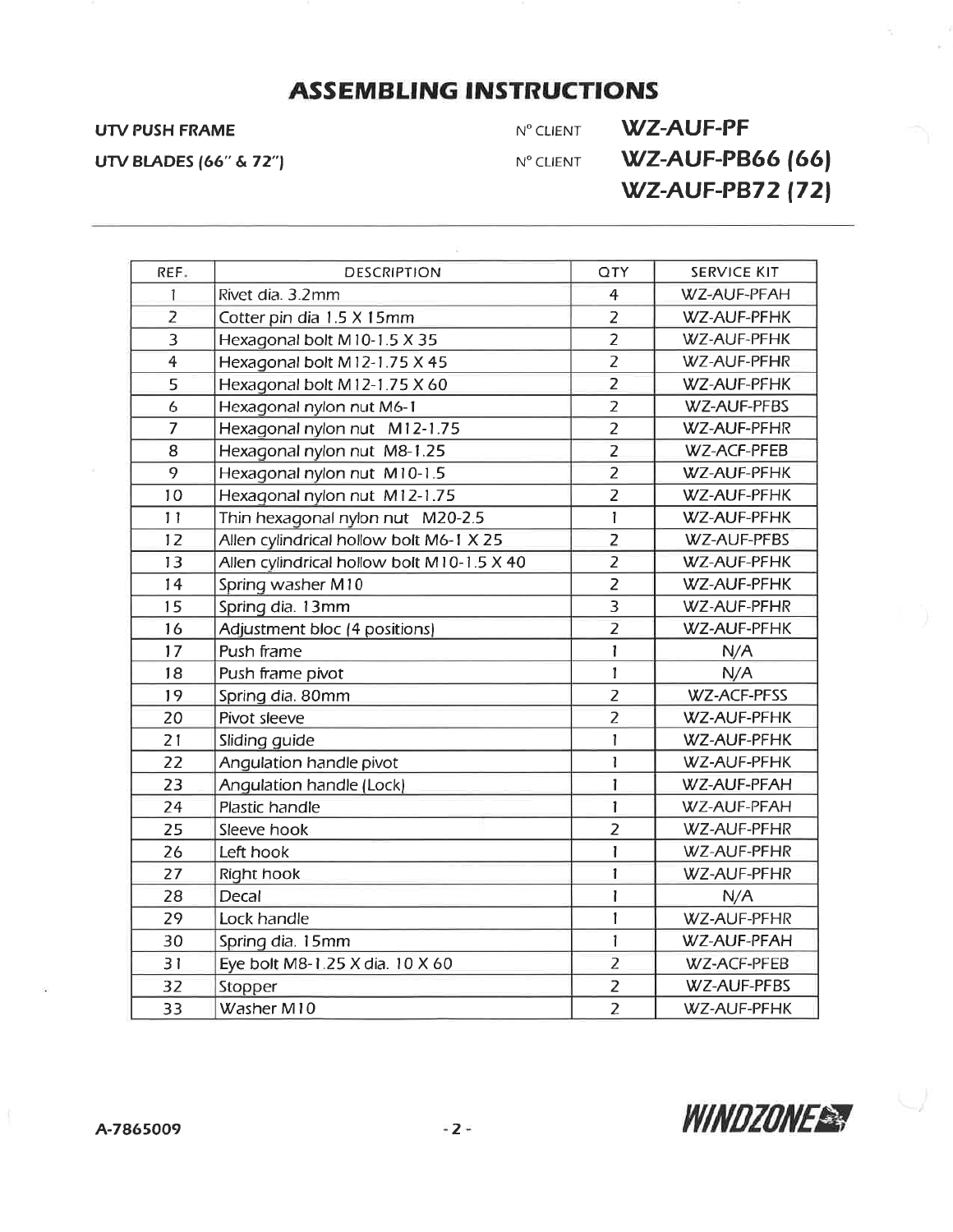### **UTV PUSH FRAME**

**UTV BLADES (66" & 72")** 

**WZ-AUF-PF** N° CLIENT **WZ-AUF-PB66 (66)** N° CLIENT **WZ-AUF-PB72 (72)** 

#### SERVICE KITS; UTV PUSH FRAME



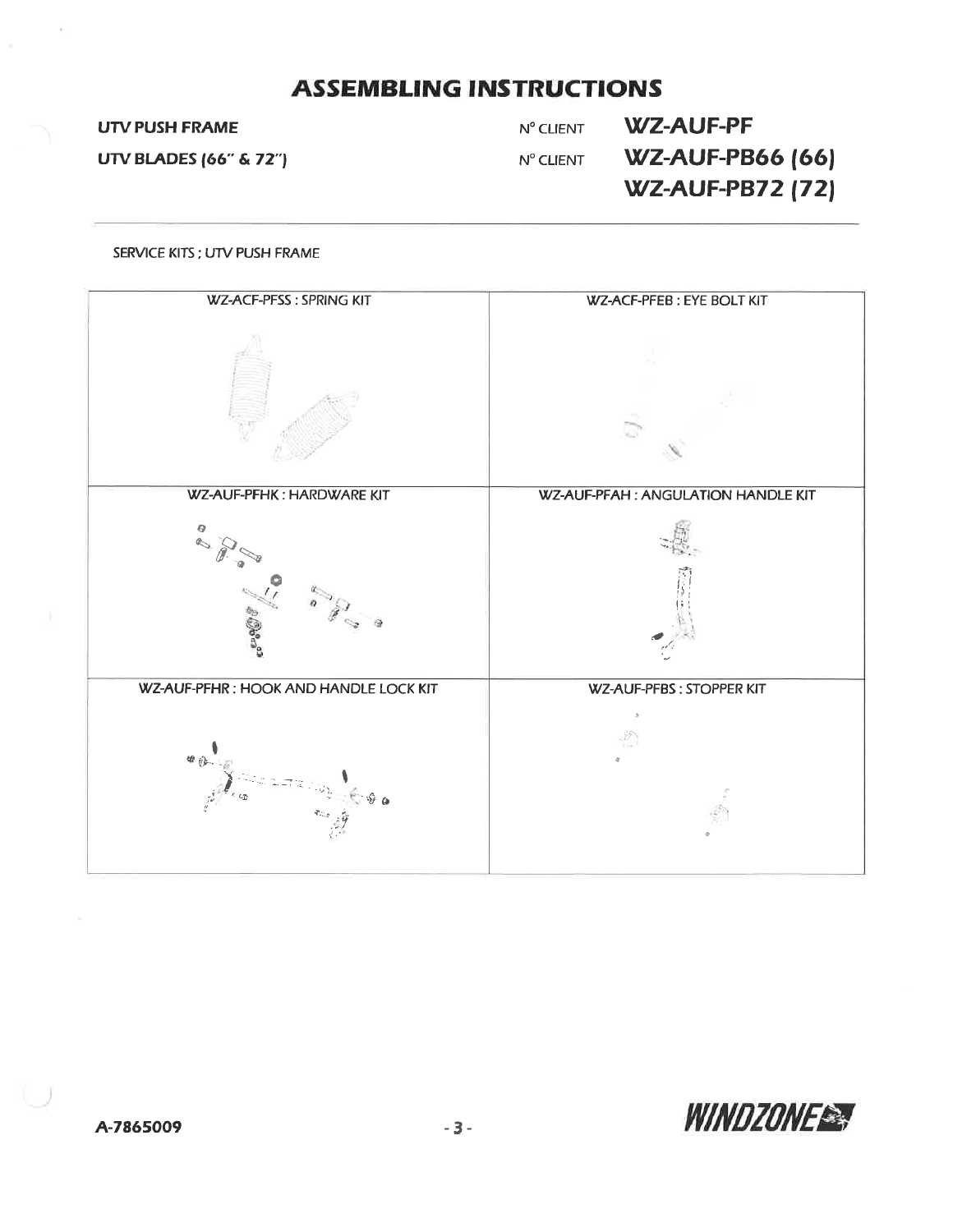### **UTV PUSH FRAME**

**UTV BLADES (66" & 72")** 

Nº CLIENT  $N^{\rm o}$  CLIENT

 $\sim$ 

**WZ-AUF-PF WZ-AUF-PB66 (66) WZ-AUF-PB72 (72)** 

BOM FOR 66" & 72" BLADES



|      | 66"                           |            |                    |  |  |  |
|------|-------------------------------|------------|--------------------|--|--|--|
| REF. | <b>DESCRIPTION</b>            | <b>OTY</b> | <b>SERVICE KIT</b> |  |  |  |
| 101  | Carriage bolt M 8 - 1.25 X 25 | 10         | WZ-AUF-WB-66       |  |  |  |
| 102  | «R» shaped pin                |            | WZ-ACF-PBSS        |  |  |  |
| 103  | Nylon nut M 8 - 1.25          | 10         | WZ-AUF-WB-66       |  |  |  |
| 104  | Blade 66"                     |            | N/A                |  |  |  |
| 105  | Wear bar 66"                  |            | WZ-AUF-WB-66       |  |  |  |
| 106  | Plow shoes                    |            | WZ-ACF-PBSS        |  |  |  |

| 72"  |                               |            |                    |  |  |
|------|-------------------------------|------------|--------------------|--|--|
| REF. | <b>DESCRIPTION</b>            | <b>QTY</b> | <b>SERVICE KIT</b> |  |  |
| 101  | Carriage bolt M 8 - 1.25 X 25 | 8          | WZ-AUF-WB-72       |  |  |
| 102  | «R» shaped pin                |            | WZ-ACF-PBSS        |  |  |
| 103  | Nylon nut M 8 - 1.25          | 8          | WZ-AUF-WB-72       |  |  |
| 106  | Plow shoes                    |            | WZ-ACF-PBSS        |  |  |
| 107  | Blade 72"                     |            | N/A                |  |  |
| 108  | Wear bar 72"                  |            | WZ-AUF-WB-72       |  |  |

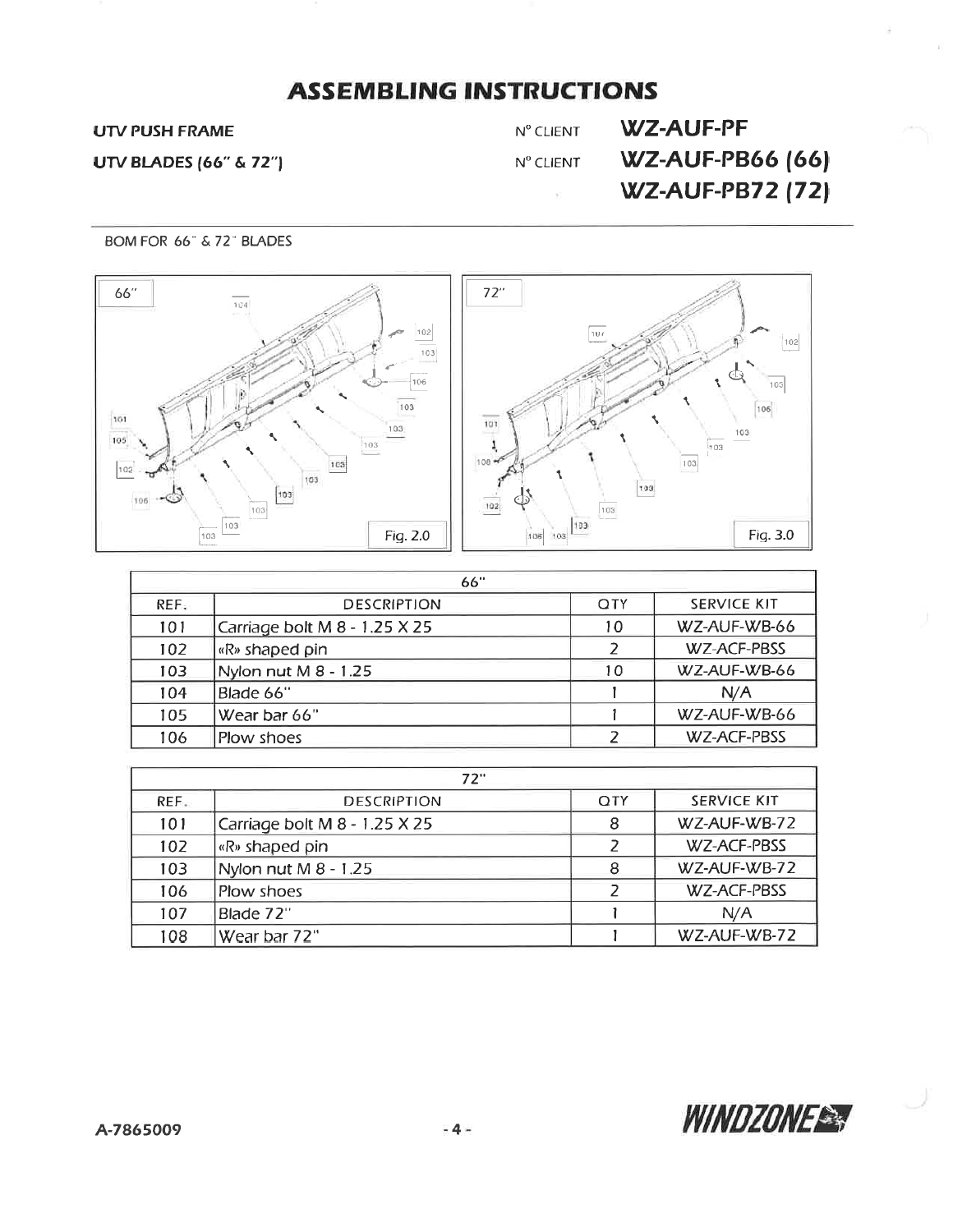**UTV PUSH FRAME** 

**UTV BLADES (66" & 72")** 

**WZ-AUF-PF** N° CLIENT **WZ-AUF-PB66 (66)** Nº CLIENT **WZ-AUF-PB72 (72)** 

SERVICE KITS; 66" & 72" UTV BLADES



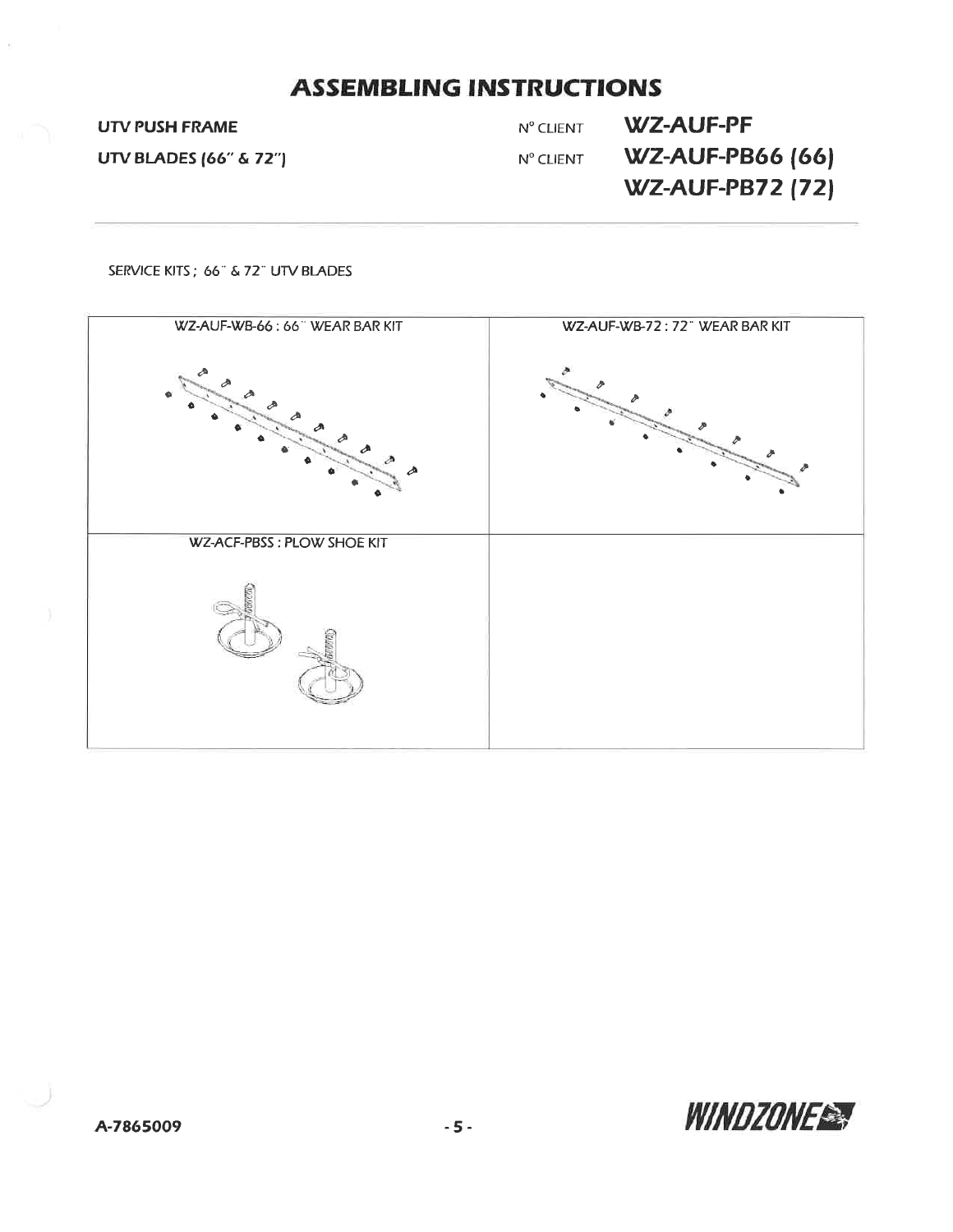### **UTV PUSH FRAME**

**UTV BLADES (66" & 72")** 

N° CLIENT N° CLIENT

WZ-AUF-PF **WZ-AUF-PB66 (66) WZ-AUF-PB72 (72)** 

- 1. BLADE INSTALLATION (66" & 72") (Fig 4.0)
	- 1.1. Put the blade 104/107 face down on the ground or on a table.
	- 1.2. Position the pivot  $\boxed{18}$  of the push frame  $\boxed{17}$  in the middle of the blade  $\boxed{104/107}$ .

ATTENTION : There is a risk of your fingers jamming due to the pivot [18] on which the push frame [17] is attached and free of movement

- 1.3. Insert the pivot sleeves 20 in the holes of the blade 104/107.
- 1.4. Insert the bolts M12-1.75x60  $\boxed{5}$  in the holes of the pivot  $\boxed{18}$  and through the sleeves  $\boxed{20}$ .
- 1.5. Assemble the nylon nuts M12-1.75 10 and tighten.

IMPORTANT NOTE: Assemble the nuts so that they are on the exterior side to prevent damage in case of impact.



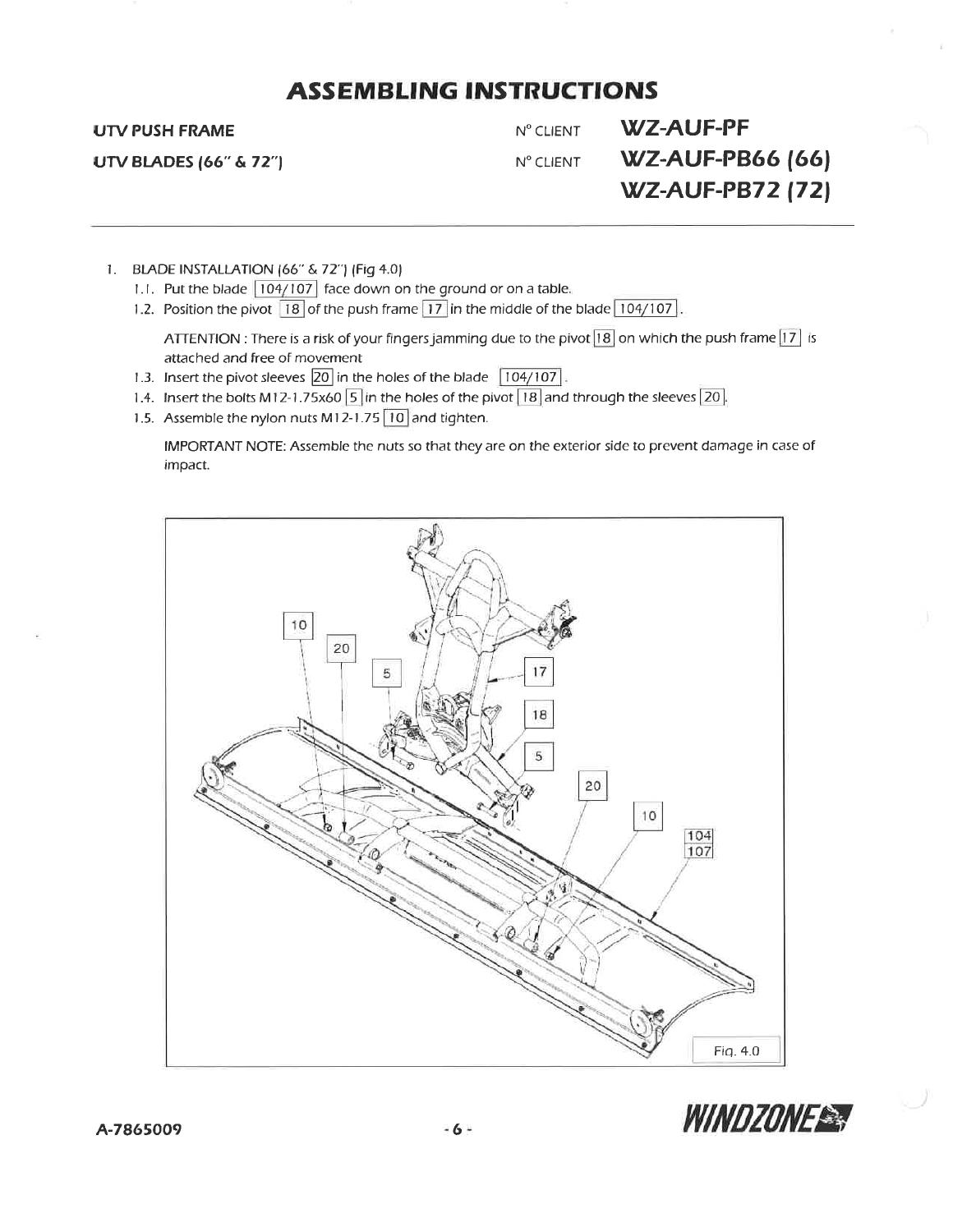### **UTV PUSH FRAME**

**UTV BLADES (66" & 72")** 

**WZ-AUF-PF** N° CLIENT **WZ-AUF-PB66 (66)** Nº CLIENT **WZ-AUF-PB72 (72)** 

BLADE INSTALLATION (66" & 72") (CONTINUATION) (Fig 4.1)

- 1.6. Install the springs 19 on the blade 104/107
- 1.7. Insert the eye bolts  $\boxed{31}$  in the holes of the pivot  $\boxed{18}$  of the push frame  $\boxed{17}$ .
- 1.8. Installer l'autre extrémité des ressorts 19 dans les boulons à ceil 31.
- 1.9. Assemble the nuts M8-1.25  $\overline{8}$  and tighten until there is a minimum tension in the springs; the coils must not come off.



The blade  $\boxed{104/107}$  designed to flip forward when it hits an obstacle (Fig. 4.2). Once passed the obstacle, the blade will reposition itself on its own. The tension in the springs [19] can be increased by tightening the nylon nuts M8-1.25 8. For less tension release the nut.



A-7865009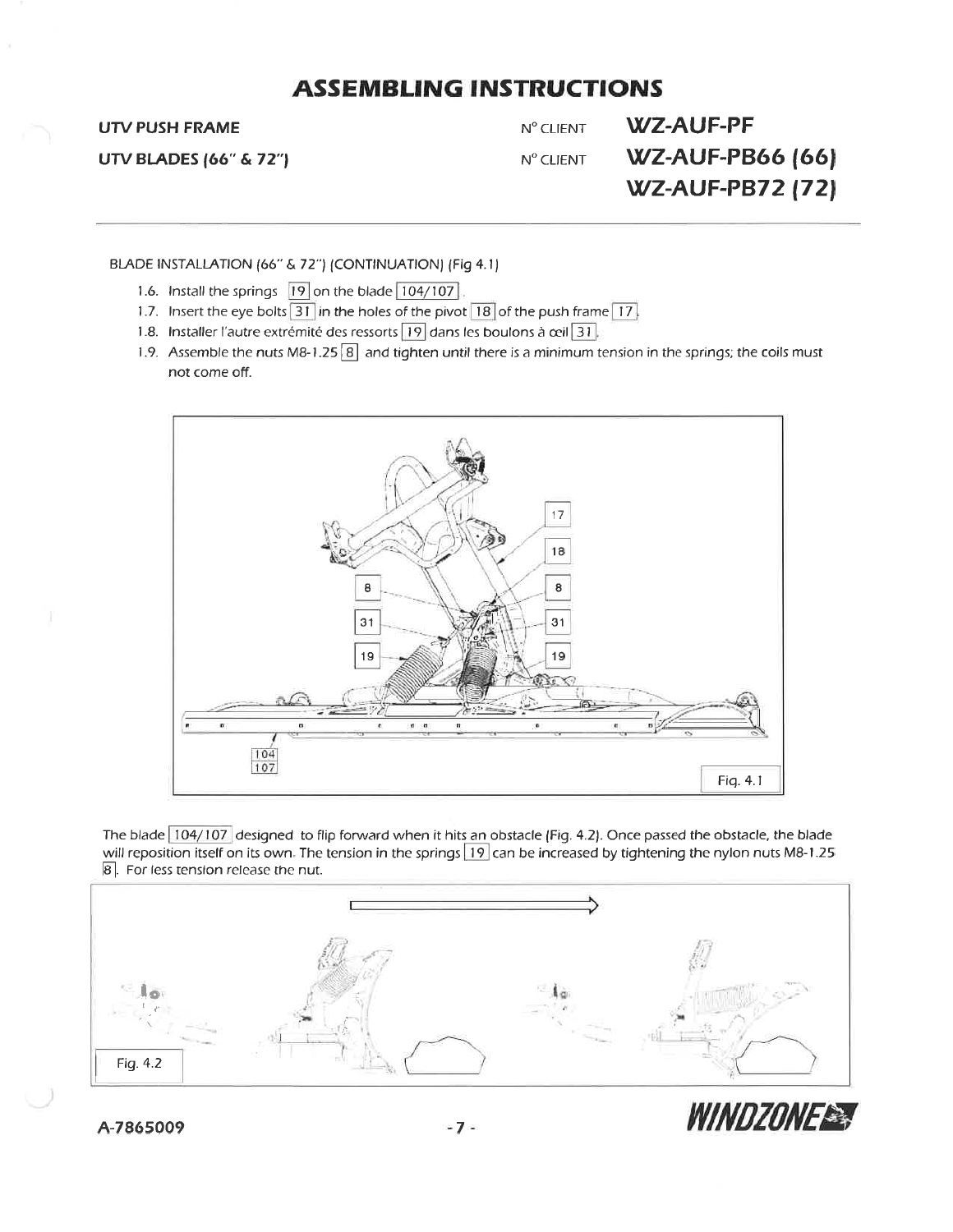**UTV PUSH FRAME** 

**UTV BLADES (66" & 72")** 

N° CLIENT N° CLIENT

**WZ-AUF-PF WZ-AUF-PB66 (66) WZ-AUF-PB72 (72)** 

- 2. INSTALLATION OF THE ANGULATION HANDLE (Fig. 5.0)
	- 2.1. Before installing the angulation handle 23 on the pivot 18, insert the spring 30 in the hole of the handle 23 (Fig.5.1).
	- 2.2. Align the holes of the handle  $\boxed{23}$  with the holes of the pivot  $\boxed{18}$  (Fig. 5.2).
	- 2.3. Assemble the other end of the spring 30 into the holes of the pivot 18 (Fig 5.3).
	- 2.4. Insert the pivot handle  $\boxed{22}$  in the opening on the side of the pivot  $\boxed{18}$  and let it go through the 4 holes of the pivot  $\boxed{18}$  and of the handle  $\boxed{23}$  (Fig. 5.4).
	- 2.5. Then, under the pivot  $\overline{18}$ , insert the cotter pins Ø1.5 x 15mm  $\overline{2}$  in the holes of the pivot handle  $\overline{22}$  (Fig. 5.5).

IMPORTANT NOTE : Each end of the cotter pins  $\boxed{2}$  must be folded so that they stay in place.



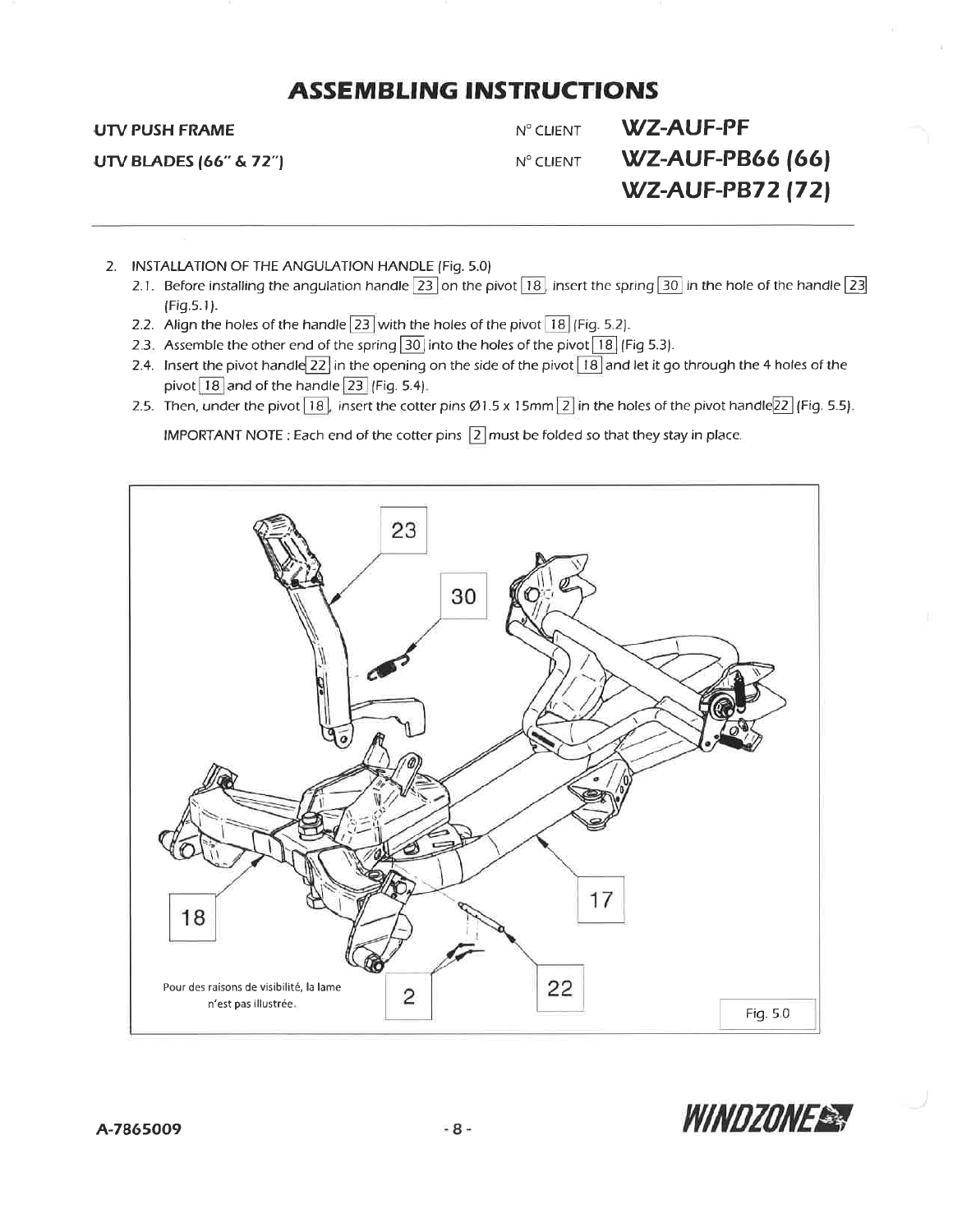**UTV PUSH FRAME** 

**UTV BLADES (66" & 72")** 

**WZ-AUF-PF** Nº CLIENT **WZ-AUF-PB66 (66)**  $N^{\rm o}$  CLIENT **WZ-AUF-PB72 (72)** 

#### INSTALLATION OF THE HANDLE (CONTINUATION)



WINDZONE

A-7865009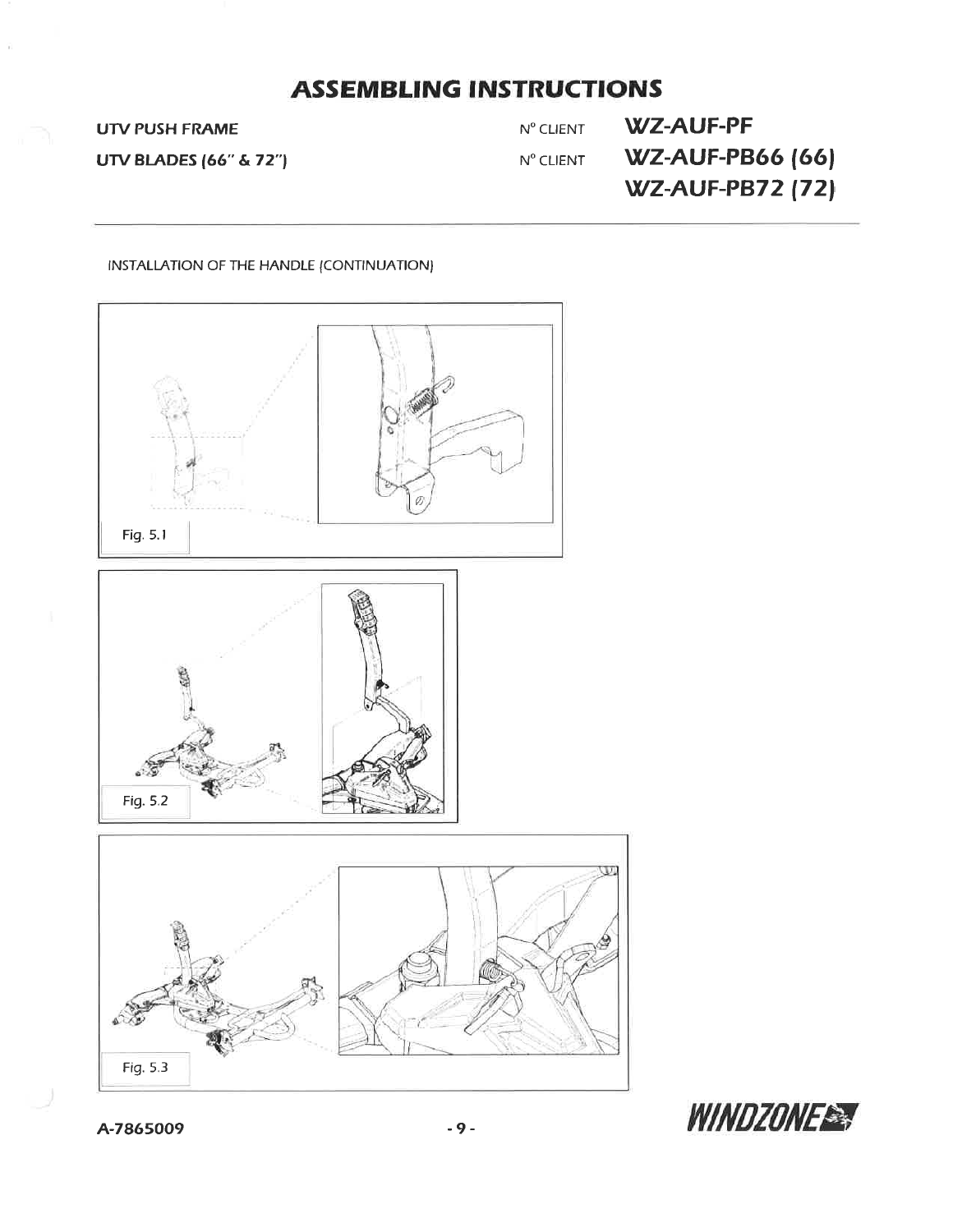**UTV PUSH FRAME** 

**UTV BLADES (66" & 72")** 

Nº CLIENT Nº CLIENT

**WZ-AUF-PF WZ-AUF-PB66 (66)** WZ-AUF-PB72 (72)

### **INSTALLATION OF THE HANDLE (CONTINUATION)**

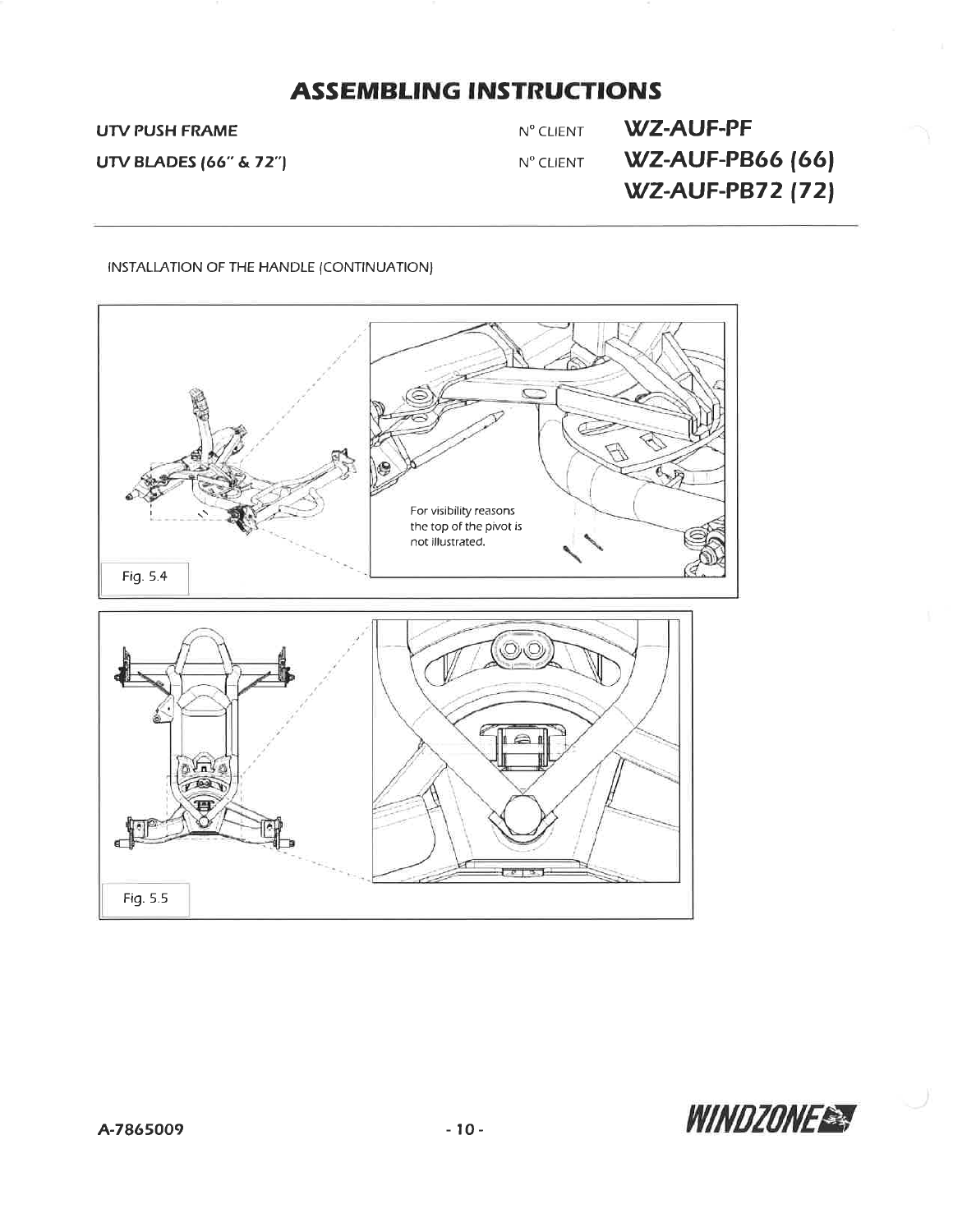#### **UTV PUSH FRAME**

**UTV BLADES (66" & 72")** 

**WZ-AUF-PF** N° CLIENT N° CLIENT

**WZ-AUF-PB66 (66) WZ-AUF-PB72 (72)** 

- 3. INSTALLATION OF THE PLOW SYSTEM ON THE VEHICLE
	- 3.1. Raise the rear of the plow system by grabbing the lock handle  $\boxed{29}$ . This will allow both hooks  $\boxed{26/27}$  to open up at same time (Fig. 6.1).
	- 3.2. Approach the plow system until the U-plates of the push frame  $\boxed{17}$  are completely inserted in the rods of vehicle's mount plate (Fig. 6.2).
	- 3.3. Release the lock handle  $\boxed{29}$  and make sure both hooks  $\boxed{26/27}$  are completely closed on the rods of the mount plate (Fig. 6.3).





A-7865009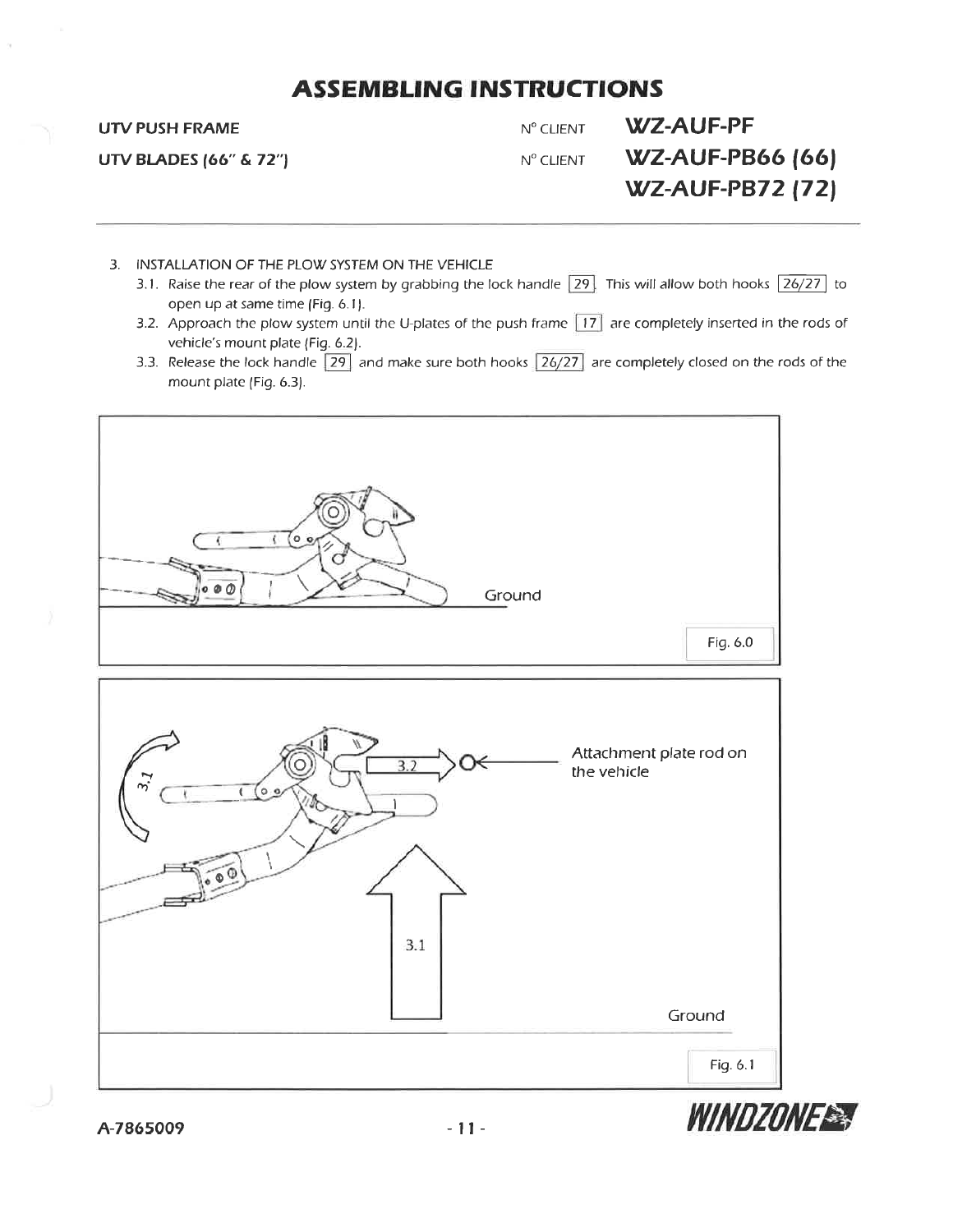**UTV PUSH FRAME** 

**UTV BLADES (66" & 72")** 

**WZ-AUF-PF** Nº CLIENT **WZ-AUF-PB66 (66)** N° CLIENT **WZ-AUF-PB72 (72)** 

INSTALLATION OF THE PLOW SYSTEM ON THE VEHICLE (CONTINUATION)